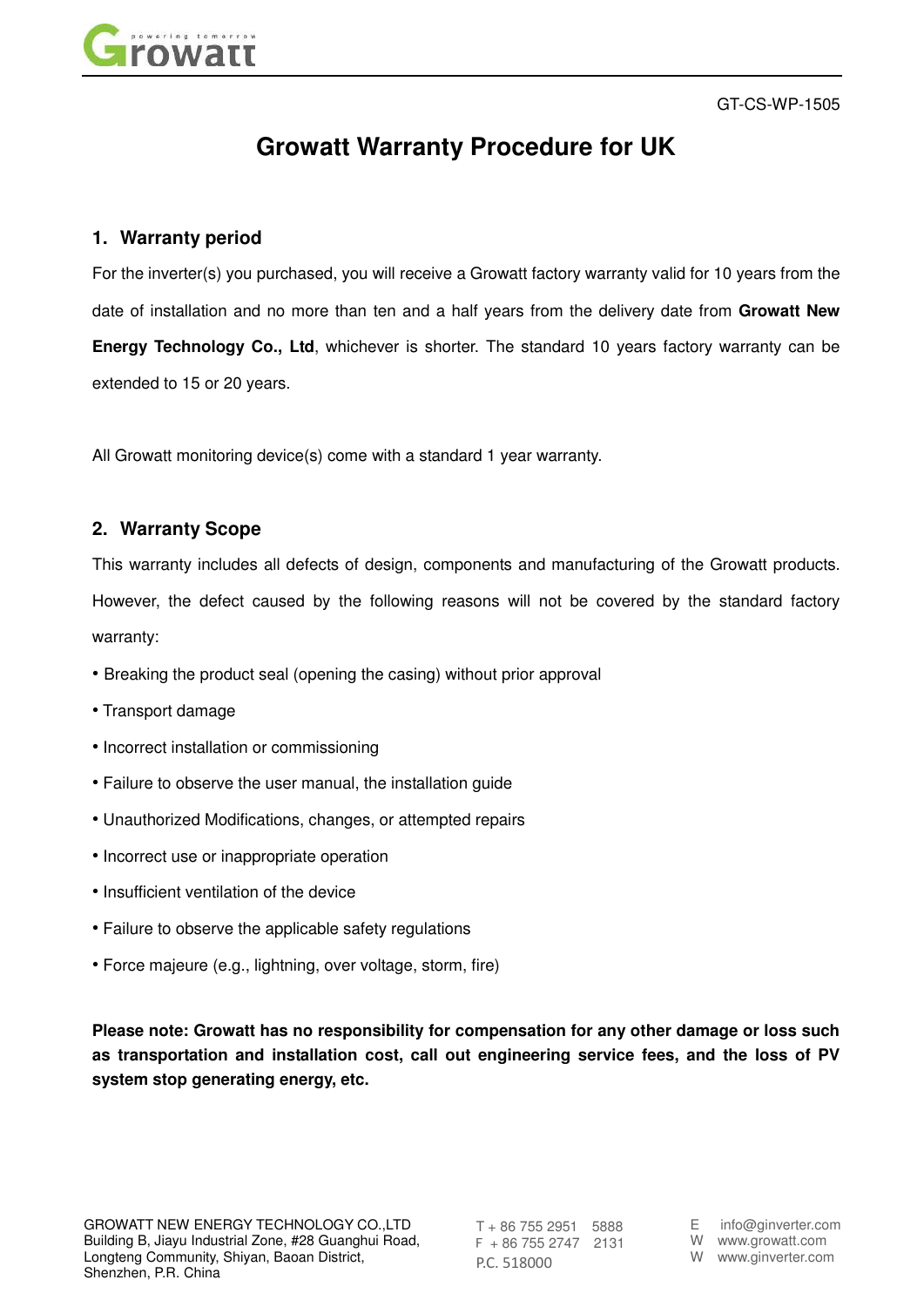

## **3. Warranty claim procedure**

**This warranty procedure only applies to the customers who directly purchase inverters from Growatt (referred to direct buying customers). If your inverter is bought from other channels, please claim warranty from your supplier. All customers have full responsibility to fill in warranty claim forms before they send faulty inverters back to Growatt. If customers don't fill in warranty claim form according to the following general warranty procedure, Growatt has no responsibility for any returned inverter from these customers and Growatt are entitled to refuses non-qualified claims.** 

If a device becomes defective during the agreed Growatt factory warranty period, Installer can contact Growatt technical support, Our engineer will guide you to try to resolve it on site. If the problem cannot be sorted out on site, we'll issue a RMA for you to replace the inverter.

The replacement inverter is not necessarily brand new, might be refurbished but with reliable quality and can ensure normal operation. After the replacement, the remainder of the warranty entitlement will be transferred to the replacement device. You will not receive a new certificate since your entitlement is documented at Growatt.

Normally, we provide certain amount of replacement units to our partners as service stock depending on their order quantity. They can use theses inverters to replace faulty inverter with authorization from Growatt. However, they can never be used to sell.

#### **Inverter replacement procedure is as follows:**

a). The installer must contact Growatt by phone or email before any replacement. Growatt technical support will guide the installer to try to find a solution without having to exchange the inverter.

b). If the inverter is deemed to be faulty and needs to be replaced. You need to complete the Growatt warranty claim form and sign on it, then return it to Growatt by email. Growatt will raise and create an RMA for the inverter.

c). Then you can replace the inverter for your customer, and repack the faulty inverter using the same packaging.

d). You can contact Growatt for the collection of faulty inverters at your side when they are accumulated

GROWATT NEW ENERGY TECHNOLOGY CO.,LTD Building B, Jiayu Industrial Zone, #28 Guanghui Road, Longteng Community, Shiyan, Baoan District, Shenzhen, P.R. China

T + 86 755 2951 5888 F + 86 755 2747 2131 P.C. 518000

E info@ginverter.com

W www.growatt.com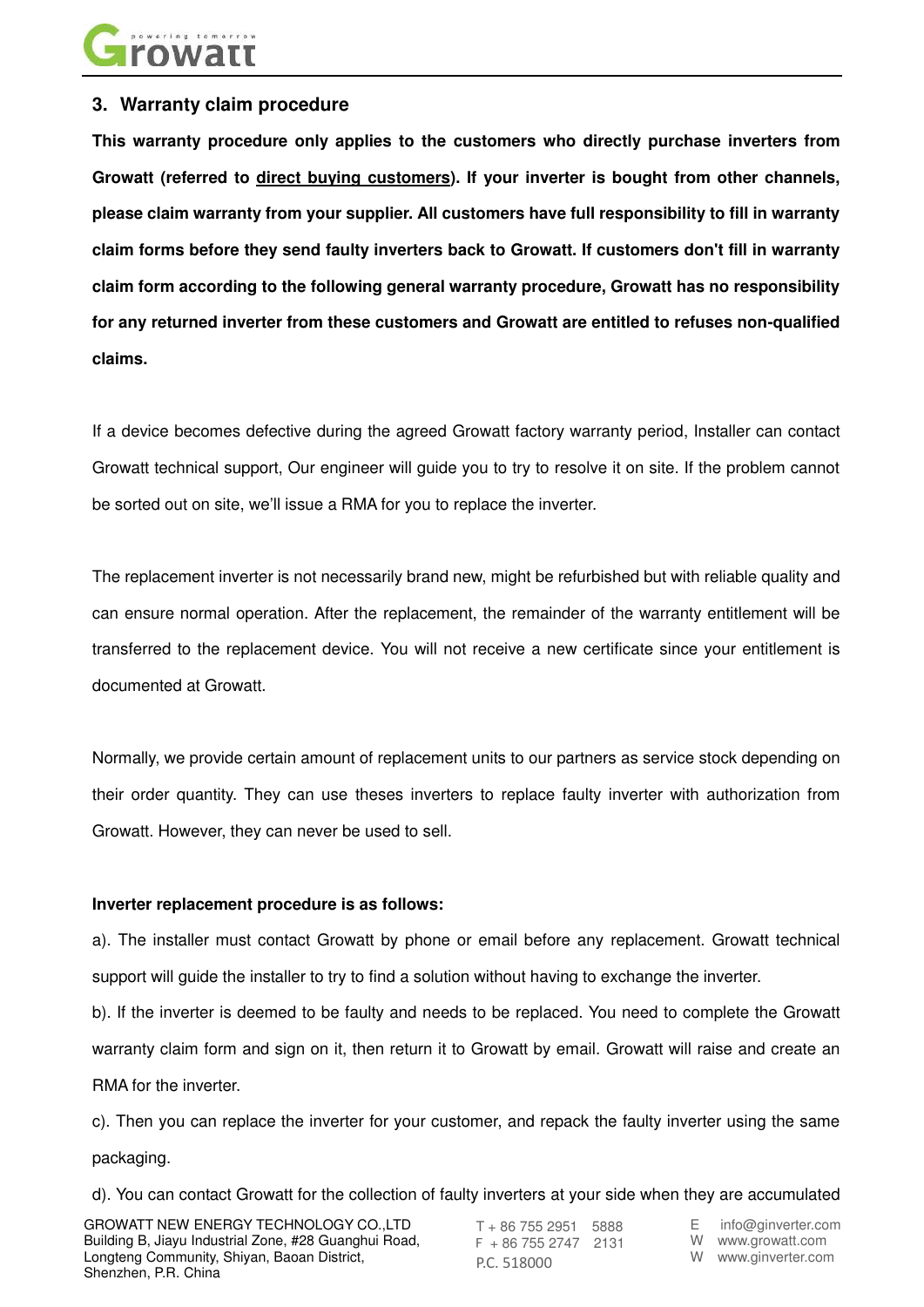

to one pallet or more. Meanwhile, Growatt will send you corresponding amount of replacement inverters to supplement your service stock.

e). Growatt will process the reimbursement after the faulty inverters were returned to our warehouse.

f). For the direct buying customers who are not eligible for service stock, Growatt will send replacement inverter to you each time when your RMA is issued. We'll collect the faulty inverters when they are accumulated to half or one pallet and process the reimbursement when faulty inverters returned to our warehouse.

Customers may be required to provide the inverter warranty card, original purchasing & installation invoice, or other relevant materials. This is also stated on the Growatt warranty card coming with product. Growatt may refuse to service, if customers fail to provide.

#### **4. Growatt Responsibility**

Upon receipt of the warranty claim form, and after attempts to correct the problem with the customer's assistance, Growatt will assign a unique case number and RMA to the customer. **This number shall be used in reference for all communications regarding the exchange.** 

Growatt will provide certain amount of replacement inverters to direct buying customers. These inverters can be used to replace faulty inverter when RMA is issued by Growatt. The direct buying customers have responsibility to collect the allegedly faulty inverter back and keep them in good packaging. The corresponding warranty claim form should be attached on the packaging.

Growatt will collect the faulty inverters back to warehouse when they are accumulated to half or one pallet and send replacement units to supplement direct buying customers' replacement stock. Growatt will use standard ground transportation; All standard transportation costs incurred in the shipment of the faulty inverters back to Growatt and replacement inverters to direct buying customers will be paid by Growatt. Any expedited transportation requirements will be billed to the customer.

A qualified installer must be available for the inverter exchange and re-commissioning. The replacement inverter will be covered by the original warranty terms of the faulty inverter for the

T + 86 755 2951 5888 F + 86 755 2747 2131 P.C. 518000

E info@ginverter.com

W www.growatt.com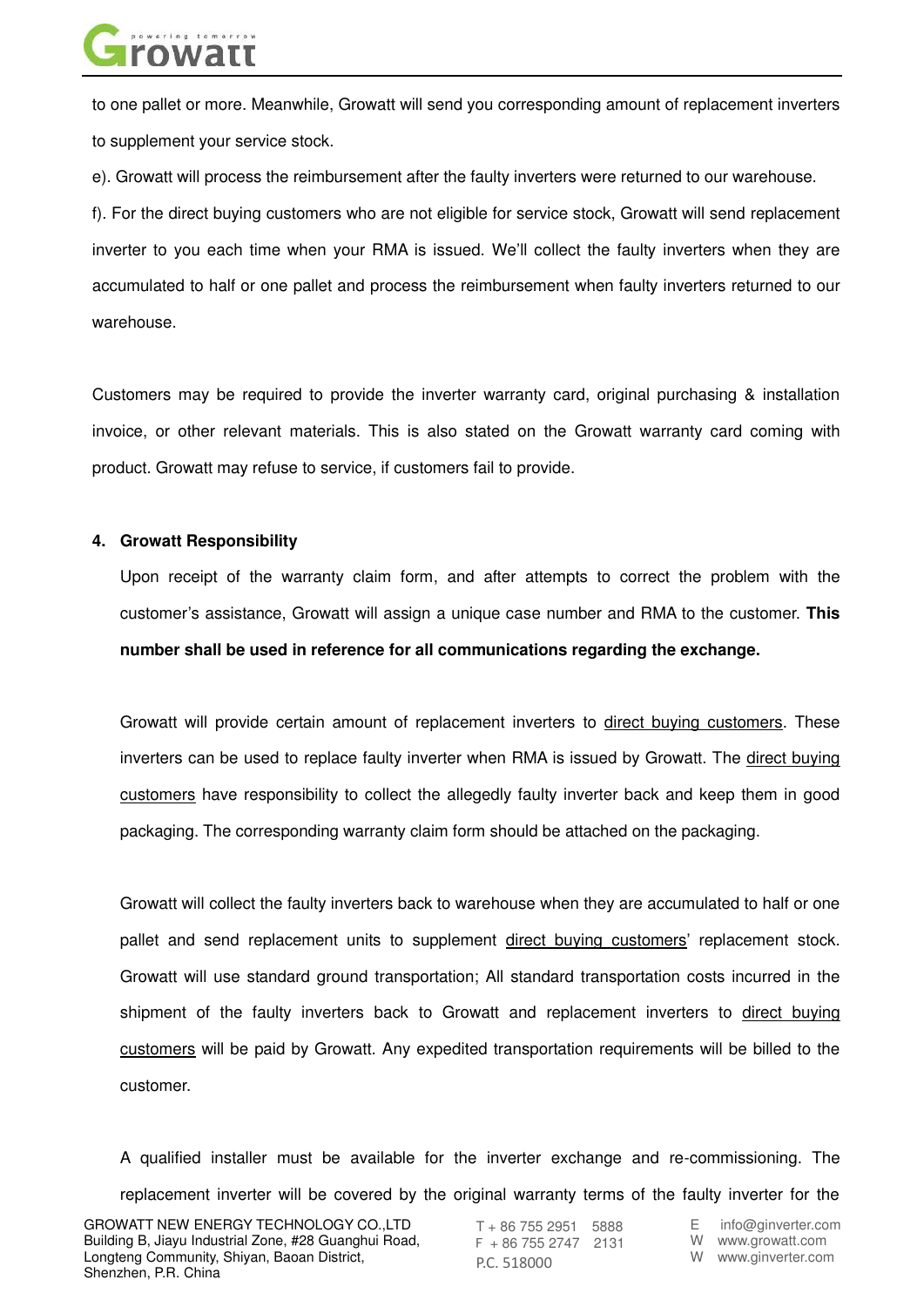

remaining warranty period of the faulty inverter.

## **5. The Direct Buying Customers' Responsibility**

In the event of an equipment failure or fault it is the direct buying customers' responsibility to work directly with Growatt technical support in order to limit the return of non faulty equipment. Growatt technical support will work with the installer to rectify the fault or fault message through telephone support or email.

**Note:** In order to qualify for further compensation and a replacement unit, the direct buying customers must first contact Growatt by telephone or email to get the authorization.

#### 6. **End user whose installer has gone bankruptcy.**

For end user whose installer has broken down, they can claim warranty direct to Growatt.

First, the end user must contact Growatt by phone or by email, Growatt technical support will confirm some basic information such as status LED, fault message, inverter model, etc. to judge if that's inverter fault. If the inverter is deemed to be faulty, we'll send you a warranty claim form for you to claim your warranty. Replacement inverter will be sent out within 5 working days of the receipt of the completed warranty(by email). The end user must find an electrician to replace the inverter themselves, Growatt will provide £90GBP for the labor cost. However, this is a voluntary payment with no liabilities acknowledged by Growatt.

## **7. Compensation for Direct Buying Customers**

If faulty equipment is exchanged by a direct buying customer within the warranty period, Growatt will make a one-time payment to the direct buying customer of £90GBP for each site and £15GBP for each additional inverter in the same site on the same day, as compensation.

The amount of compensation is as follows,

a. For single phase small inverter,

We can pay £90.00 for travel/setup time and £15.00 for swop inverter. The total payment for replacement service is £105, invoice to 'Shenzhen Growatt New Energy Technology Co., Ltd.'

If there are multiple inverters installed on one single site and more than one inverter need to be

T + 86 755 2951 5888 F + 86 755 2747 2131 P.C. 518000

E info@ginverter.com

W www.growatt.com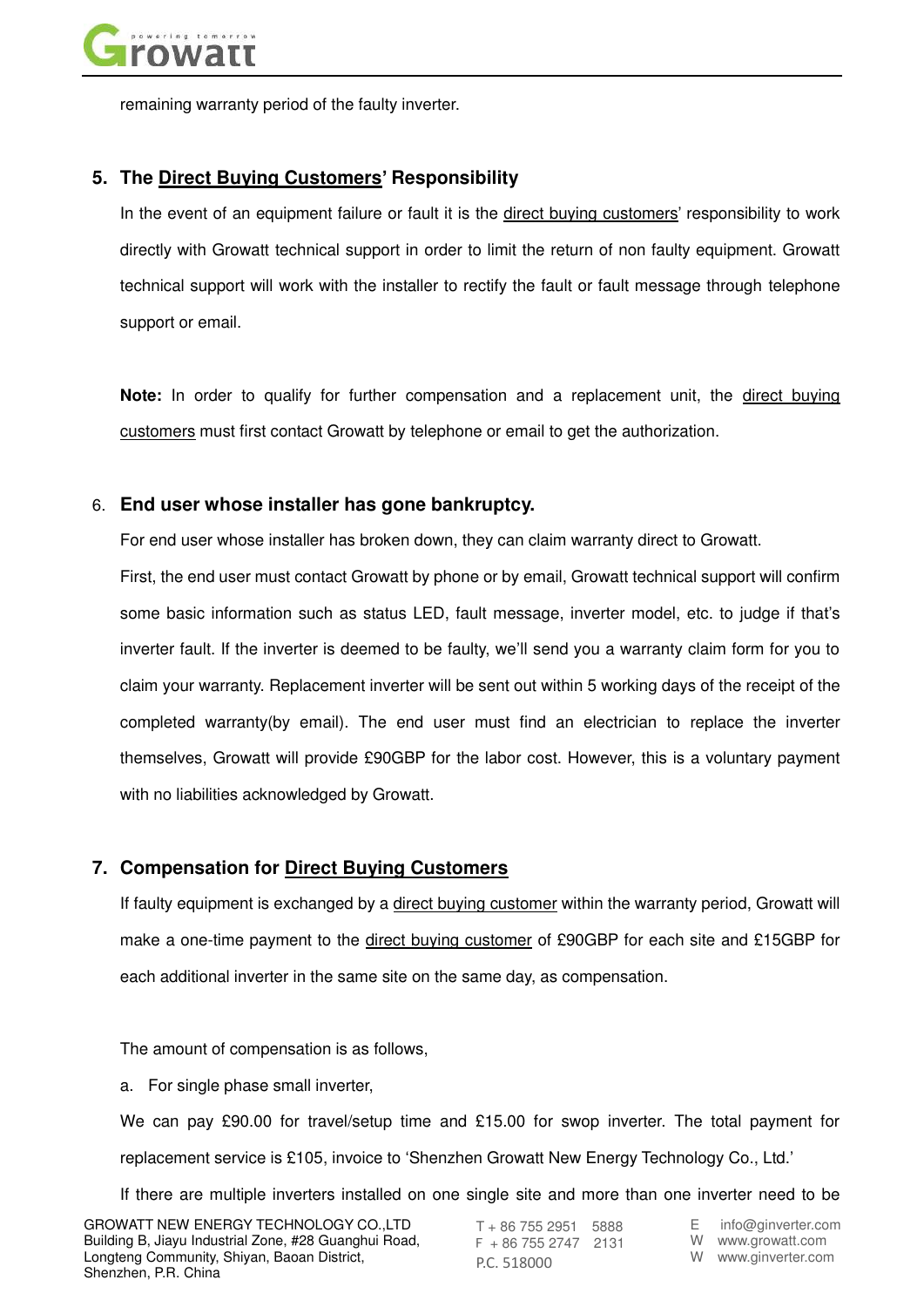

replaced, we pay additional £15.00 for each additional faulty inverter within the same address.

b. For three phase inverter,

We can pay £90.00 for travel/setup time and £30.00 for swop inverter. The total payment for replacement service is £120.00, invoice to 'Shenzhen Growatt New Energy Technology Co., Ltd.' If there is more than one inverter need to be replaced on the same site within the same address, we can pay £30.00 for each additional faulty inverter.

This is a voluntary payment with no liabilities acknowledged by Growatt. In the course of inspection by Growatt, if the allegedly faulty inverter is found by Growatt to be ineligible for exchange, the compensation payment will not be made and the direct buying customers will be charged for the repair of the unit as stated in this file.

In order to receive the compensation payment, the direct buying customers must provide proof of a valid warranty for the allegedly faulty inverter, a correctly issued and fully completed invoice (as provided by Growatt with the replacement inverter). Direct buying customers must ensure the return of the suspect equipment prior to reimbursement from Growatt.

## **8. Contact**

For warranty claim or technical support please contact our service center: Headquarter: Service Hot Line: +86 755 27471942, Email: service@ginverter.com UK Subsidiary contact: Service Line: +44 75 8555 9688, Email: UK.sales@ginverter.com

T + 86 755 2951 5888 F + 86 755 2747 2131 P.C. 518000

E info@ginverter.com W www.growatt.com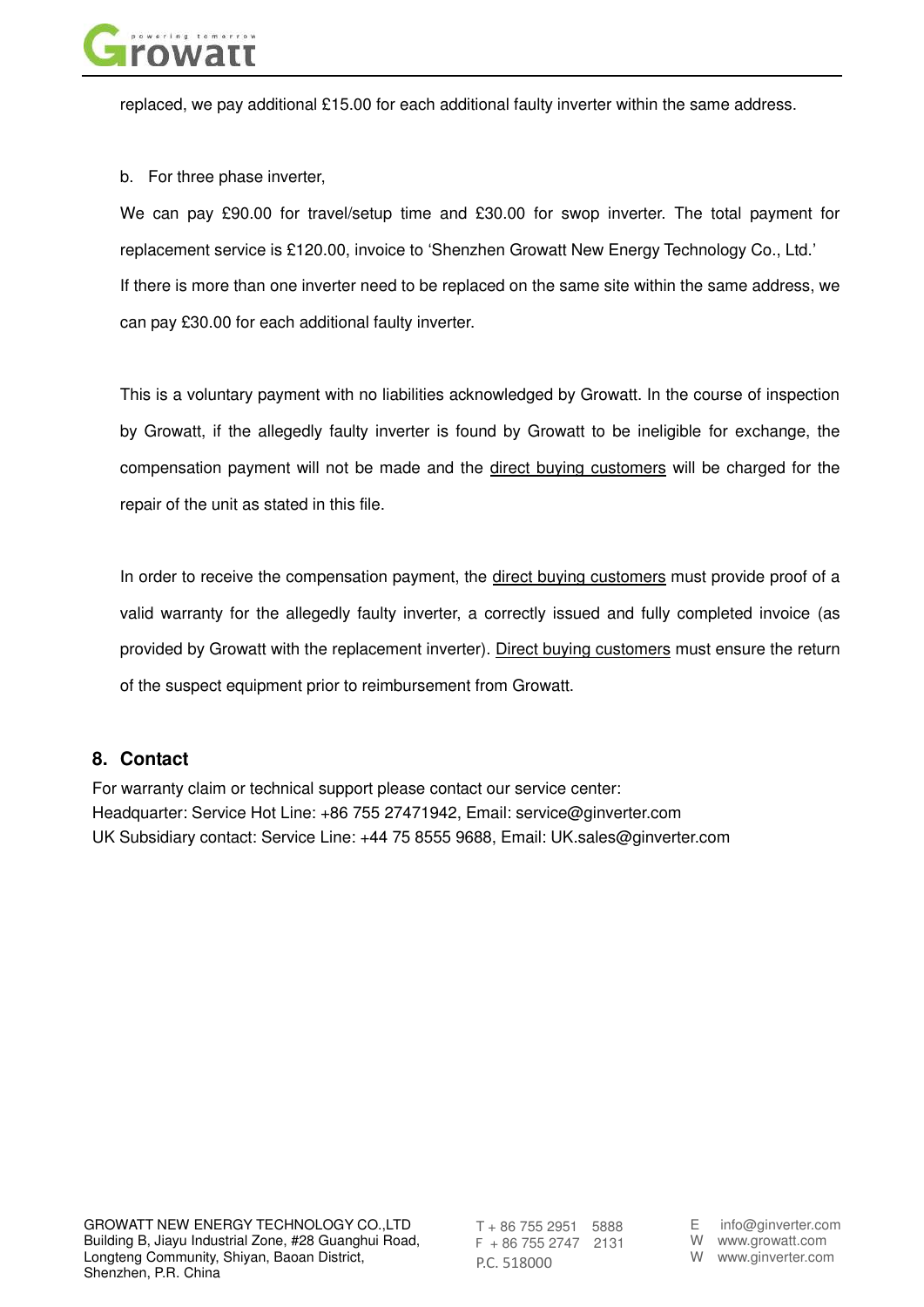

## **Appendix**

(1) Sample of Warranty claim form

## **Warranty Claim Form**

**Note: Signature or Seal stamp required. Please print it, sign or stamp and then email to Growatt.** 

**Growatt shall have no obligation for unqualified application such as incorrect information or missing necessary information.**

| <b>Product Model</b>               | Serial Number (S/N)   |  |  |  |
|------------------------------------|-----------------------|--|--|--|
| <b>Company Name</b>                |                       |  |  |  |
| <b>Contact Person</b>              | <b>Contact Number</b> |  |  |  |
| Contact email                      |                       |  |  |  |
| <b>Company Address</b>             |                       |  |  |  |
| <b>Replacement Deliver Address</b> |                       |  |  |  |
| End user email/phone               | Date of Installation  |  |  |  |

## **Input & Output information**

| <b>Panel Specifications</b>       | Voc.(V): | Vmp.(V): |       |  | Pmax.(W):     |  |
|-----------------------------------|----------|----------|-------|--|---------------|--|
| Number of strings per MPPT:       |          |          | (A/B) |  |               |  |
| Number of panels for each string: |          |          |       |  | (1/2/3/4/5/6) |  |
| Actual grid voltage (V):          |          |          |       |  | (R/S/T        |  |

## **Fault Description**

| LCD display reads                         |  | LED status (color) |  |  |  |
|-------------------------------------------|--|--------------------|--|--|--|
| Detailed Description, frequency of fault: |  |                    |  |  |  |
|                                           |  |                    |  |  |  |
|                                           |  |                    |  |  |  |
|                                           |  |                    |  |  |  |

Warranty Claim Authorized signature:

## *The following information must provide after faulty inverter been replaced*  **Replacement Information**

| <b>Product Model</b> | Serial Number (S/N) |  |
|----------------------|---------------------|--|
| Replaced by          | Replace Date        |  |

Replacement Information Authorized signature:

T + 86 755 2951 5888 F + 86 755 2747 2131 P.C. 518000

E info@ginverter.com

W www.growatt.com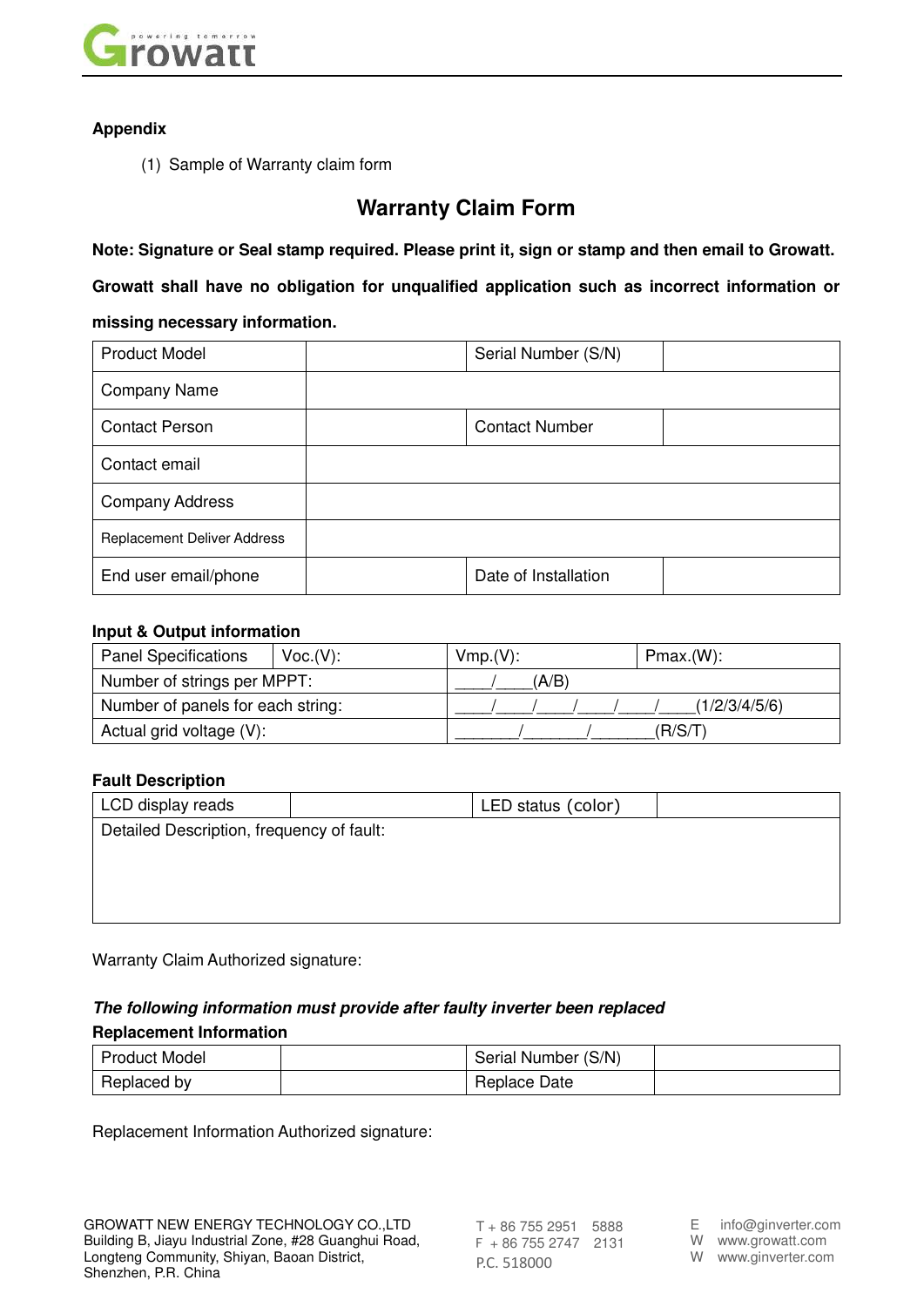

(2) Sample of warranty claim procedure



#### Customer Service Center

#### Growatt New Energy Technology Co.Ltd

GROWATT NEW ENERGY TECHNOLOGY CO.,LTD Building B, Jiayu Industrial Zone, #28 Guanghui Road, Longteng Community, Shiyan, Baoan District, Shenzhen, P.R. China

T + 86 755 2951 5888 F + 86 755 2747 2131 P.C. 518000

E info@ginverter.com

W www.growatt.com